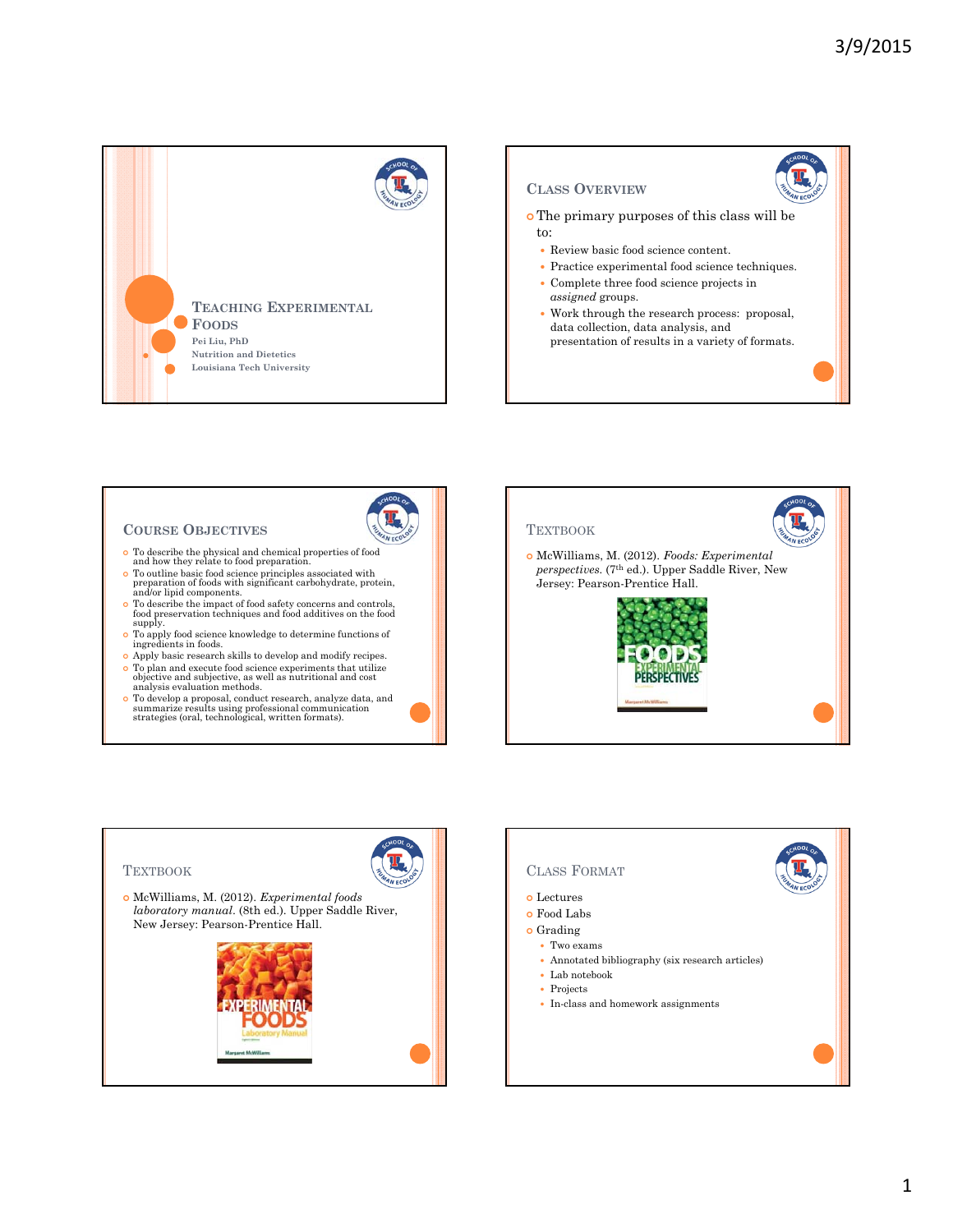







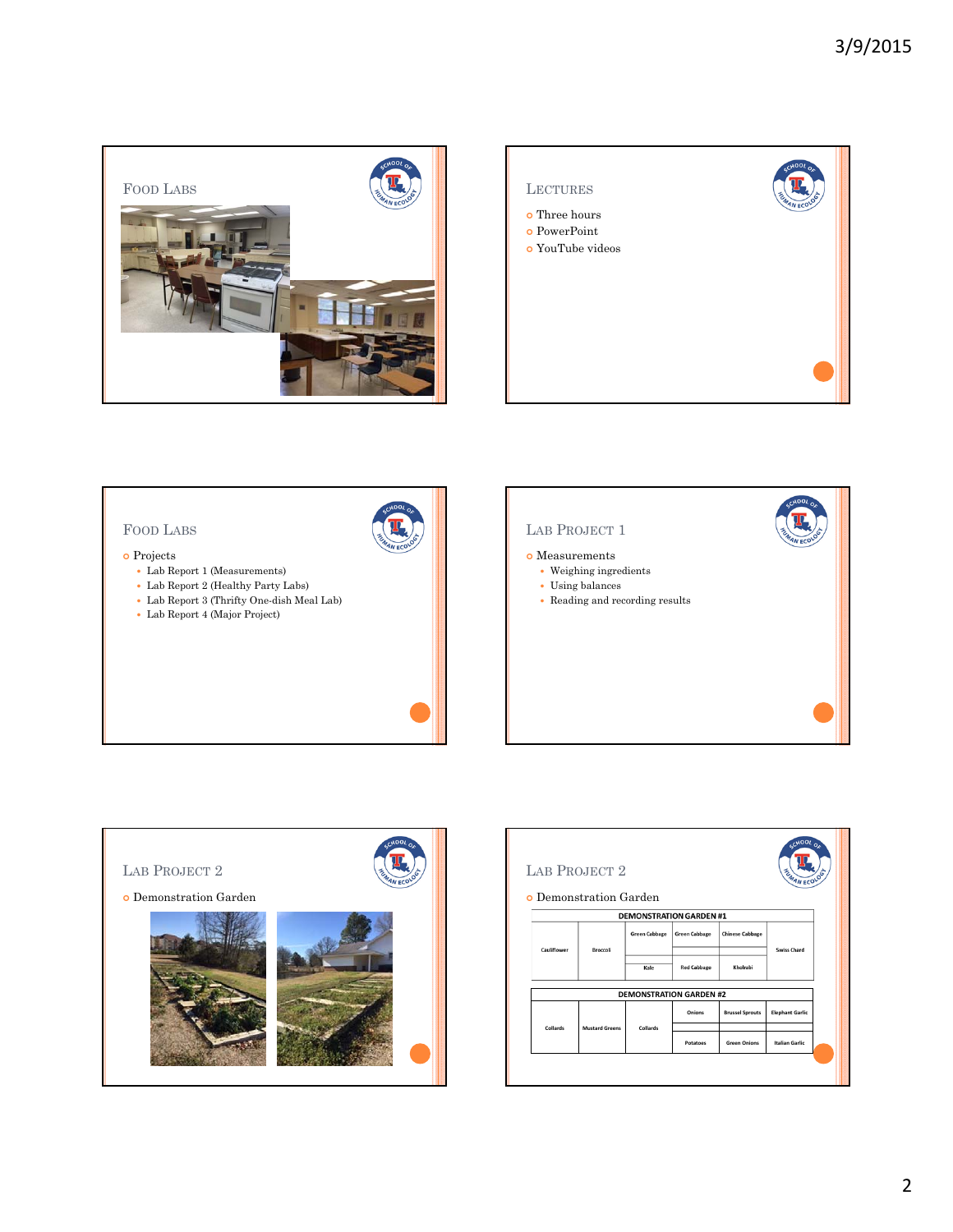# LAB PROJECT 2

#### o Healthy Party Labs

- To develop healthy party recipe
- $\bullet~$  Ingredients: at least two vegetables from demonstration gardens (each group needs to develop different recipe)
- Original recipe and three modifications
- Report
	- Nutritional Content of standard and modified recipe
	- $\bullet$  Cost analysis (using supermarket or web search)
	- Sensory Analysis
	- Conclusions







- fat/cholesterol (with 3 levels)
- Lab 3: Start with best of day 2 and modify fiber (with 3 levels)

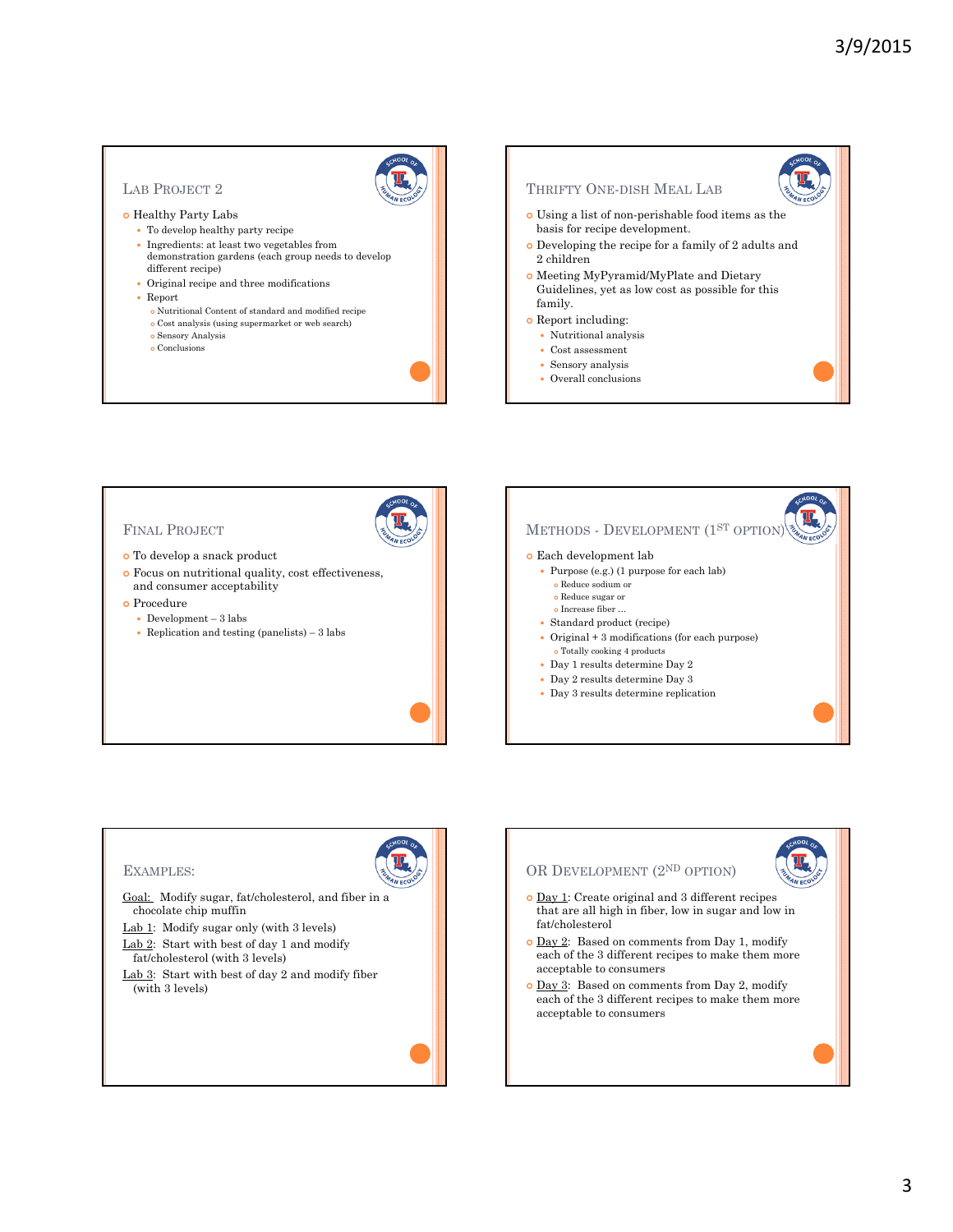# METHODS - REPLICATION AND TESTING

### o Replication labs

- Each of 3 labs, you will prepare the "standard" recipe and 3 modifications--- (repeating development labs)
- $\bullet~$  Each modification will have been previously tested and proven to be nutritional, cost effective, and acceptable to consumers
- Purpose of replication phase is to determine
	- Standardization of recipe
	- Standardization of product
	- Differences in quality
	- Differences in consumer acceptability

# STATISTICAL ANALYSIS  $\bullet$  Statistical analysis Descriptive analysis (frequencies and mean +/ standard deviations) T-test or ANOVA